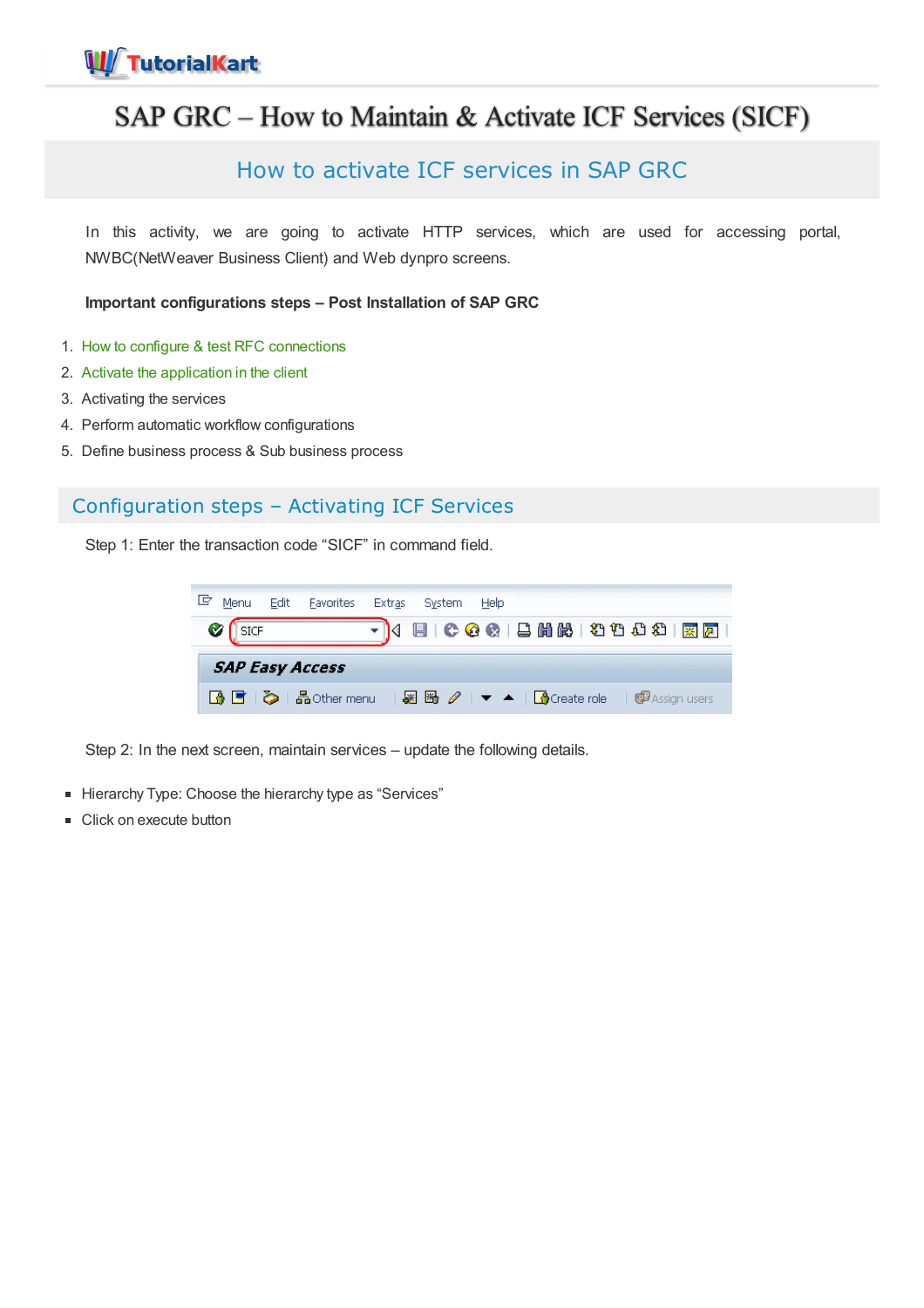| <b>Maintain Services</b>         |              |    |  |  |  |  |
|----------------------------------|--------------|----|--|--|--|--|
| $\bigcirc$ h                     |              |    |  |  |  |  |
| Filter for Calling ICF Hierarchy |              |    |  |  |  |  |
| Hierarchy Type                   | SERVICE      |    |  |  |  |  |
| Virtual Host                     |              | þ  |  |  |  |  |
| Service Path                     |              |    |  |  |  |  |
| Service Name                     |              |    |  |  |  |  |
| Reference Service                |              |    |  |  |  |  |
| Description                      |              |    |  |  |  |  |
| Language                         | English<br>▼ |    |  |  |  |  |
|                                  |              |    |  |  |  |  |
| Filter for Detail Information    |              |    |  |  |  |  |
| Created By                       |              |    |  |  |  |  |
| Created On                       |              | to |  |  |  |  |
| Last Changed By                  |              |    |  |  |  |  |
| Changed On                       |              | to |  |  |  |  |

Step 3: In the next screen, maintain the required details.

- Virtual hosts: Select the required host under virtual hosts.
- Default host: Choose the SAP under default host (Please select and don't double click on SAP).

| Maintain service                          |                                                                                                         |  |  |  |  |  |  |  |  |
|-------------------------------------------|---------------------------------------------------------------------------------------------------------|--|--|--|--|--|--|--|--|
|                                           | Ъ<br>Create Host/Service <sup>9</sup> □ 3 □ → External Aliases □ <sup>9</sup> / System Monitor Inactive |  |  |  |  |  |  |  |  |
| <b>Filter Details</b>                     |                                                                                                         |  |  |  |  |  |  |  |  |
| Virtual Host                              | DEFAULT HOST<br>Service Path                                                                            |  |  |  |  |  |  |  |  |
| ServiceName                               |                                                                                                         |  |  |  |  |  |  |  |  |
| <b>Description</b>                        |                                                                                                         |  |  |  |  |  |  |  |  |
| Lang.                                     | <b>English</b><br>Ref.Service:<br>▼                                                                     |  |  |  |  |  |  |  |  |
| F<br>冨<br><b>Apply</b>                    | 圈<br>Fine-Tune<br>Reset                                                                                 |  |  |  |  |  |  |  |  |
| 81                                        |                                                                                                         |  |  |  |  |  |  |  |  |
| Virtuelle Hosts / Services                | Documentation<br>Referenz Service                                                                       |  |  |  |  |  |  |  |  |
| $\blacktriangledown$ in default host      | VIRTUAL DEFAULT HOST                                                                                    |  |  |  |  |  |  |  |  |
| $\triangleright \textcircled R$ sapi      | SAP NAMESPACE; SAP IS OBLIGED NOT T                                                                     |  |  |  |  |  |  |  |  |
| $\triangleright \textcircled{3}$ sap_java | VM Container Engine for Java Applications                                                               |  |  |  |  |  |  |  |  |
| • 2 SAPconnect                            | SAPCONNECT (E)SMTP                                                                                      |  |  |  |  |  |  |  |  |

Step 4: Click on services/host tab menu and click on activate to activate the services.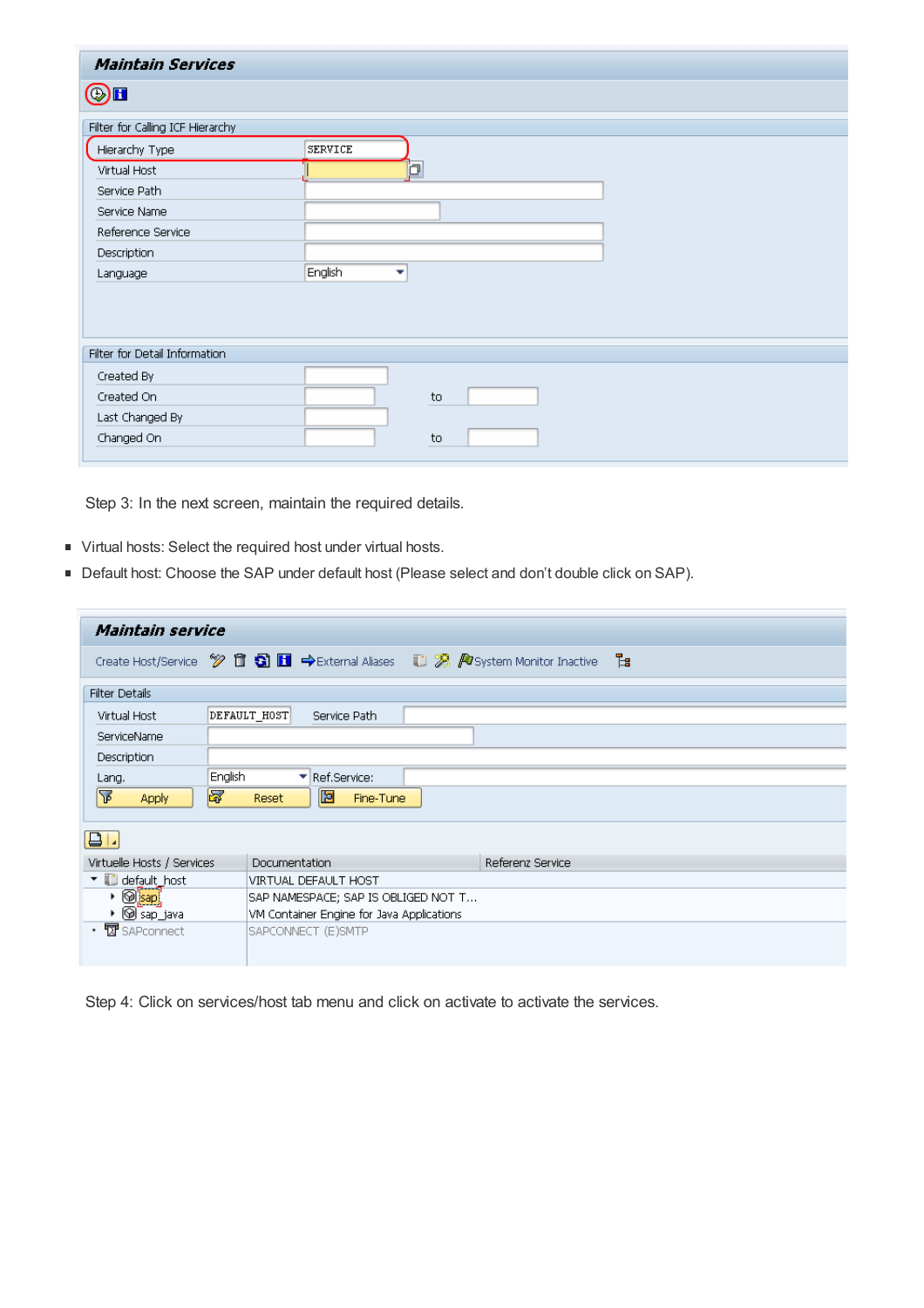| 叵<br>Edit<br>Service/Host<br>Goto    | Client               | Help<br><b>System</b>                                              |  |  |  |  |  |  |  |
|--------------------------------------|----------------------|--------------------------------------------------------------------|--|--|--|--|--|--|--|
| Create Host                          | 듸                    | 0 E                                                                |  |  |  |  |  |  |  |
| Create Service                       | F7                   |                                                                    |  |  |  |  |  |  |  |
| Display/Change                       | F <sub>8</sub>       |                                                                    |  |  |  |  |  |  |  |
| Activate                             | Shift+F11            | Ъ<br><b>D</b> System Monitor Inactive<br><b>→</b> External Aliases |  |  |  |  |  |  |  |
| Deactivate                           | Shift+F12            |                                                                    |  |  |  |  |  |  |  |
| F<br>Alias References                |                      | www.tutorialkart.com                                               |  |  |  |  |  |  |  |
| Delete                               | Shift+F2             | Service Path                                                       |  |  |  |  |  |  |  |
| Wizard: Create Service               | F <sub>9</sub>       |                                                                    |  |  |  |  |  |  |  |
| Exit                                 | Shift+F3             |                                                                    |  |  |  |  |  |  |  |
| <b>English</b><br>Lang.              |                      | Ref.Service:                                                       |  |  |  |  |  |  |  |
| 昬<br>昬<br><b>Apply</b>               | Reset                | 圖<br>Fine-Tune                                                     |  |  |  |  |  |  |  |
| $\boxed{a}$                          |                      |                                                                    |  |  |  |  |  |  |  |
| Virtuelle Hosts / Services           | <b>Documentation</b> | Referenz Service                                                   |  |  |  |  |  |  |  |
| v default host                       |                      | VIRTUAL DEFAULT HOST                                               |  |  |  |  |  |  |  |
| $\triangleright \textcircled{3}$ sap |                      | SAP NAMESPACE; SAP IS OBLIGED NOT T                                |  |  |  |  |  |  |  |
| ▶ <b>@</b> sap_java                  |                      | VM Container Engine for Java Applications                          |  |  |  |  |  |  |  |
| · <b>X</b> SAPconnect                | SAPCONNECT (E)SMTP   |                                                                    |  |  |  |  |  |  |  |

Go back to main screen. Successfully we have activated ICF services.

| <b>SAP GRC</b>                                     |
|----------------------------------------------------|
| ⊩ Home - SAP GRC Tutorial                          |
| SAP GRC - Post Installation                        |
| F SAP GRC - Configure & Test RFC Connection        |
| F SAP GRC - Activate applications in Client        |
| ► SAP GRC - Activate ICF Services                  |
| ► SAP GRC - Perform automatic workflow             |
| SAP GRC - Basic configuration                      |
| F SAP GRC - Maintain business configuration        |
| ► SAP GRC - Activate BC sets                       |
| ► SAP GRC - Maintain connectors to connection type |
| ► SAP GRC - Maintain connector settings            |
| ► SAP GRC - Maintain connection settings           |
| F SAP GRC - Maintain mapping for actions           |
| SAP GRC - Access Risk Analysis                     |
| ► SAP GRC - Create rule sets                       |
| ► SAP GRC - Create functions                       |
| ⊩ SAP GRC - Create access risks                    |
| ⊩ SAP GRC - Download SOD rules                     |
| F SAP GRC - Run user risk analysis                 |